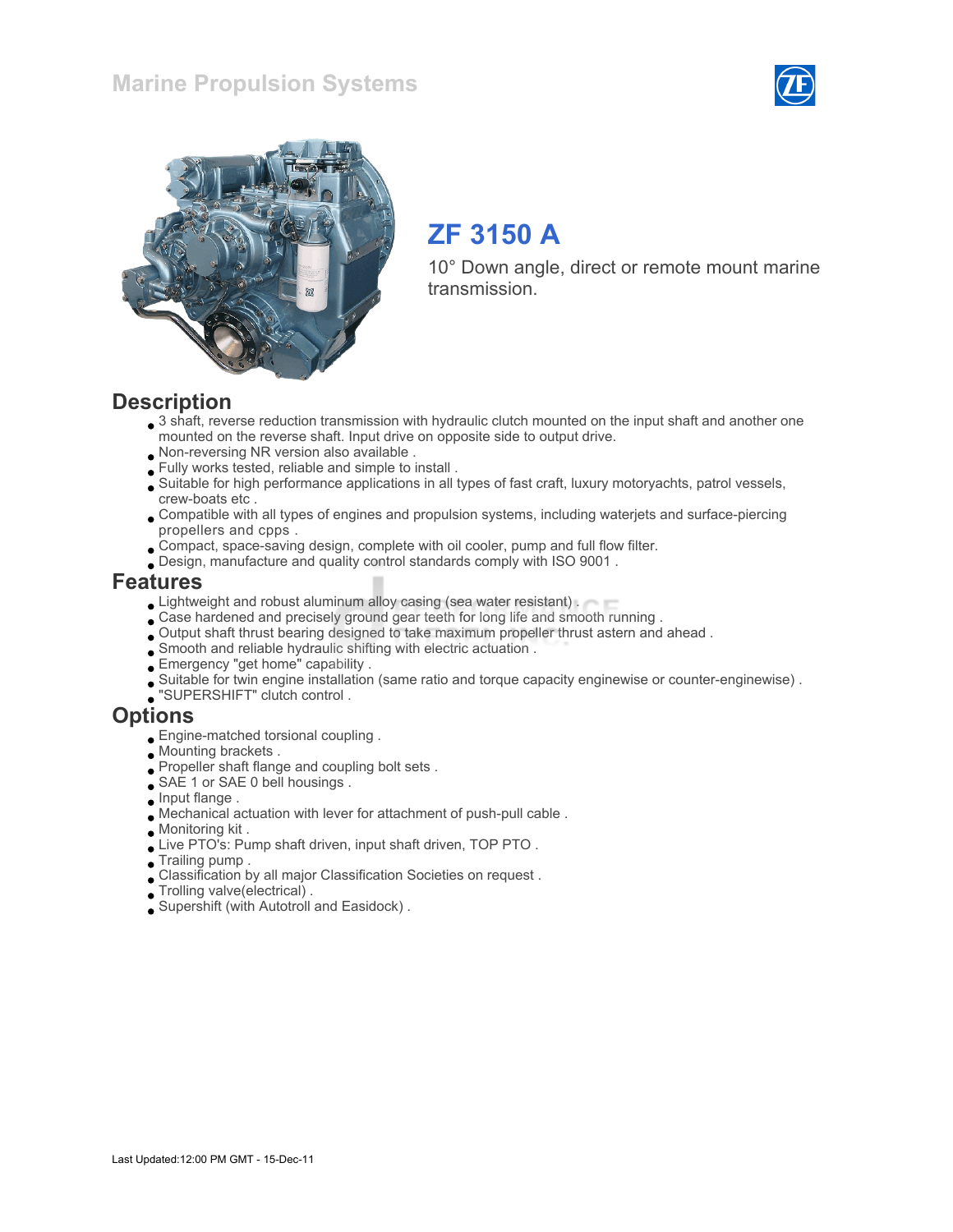

## Pleasure Duty

| <b>RATIOS</b>                           | MAX.<br>POWER/RPM<br><b>TORQUE</b> |      |                                                         |    | <b>INPUT POWER CAPACITY</b> |          |    |          |    |          | MAX.<br><b>RPM</b> |
|-----------------------------------------|------------------------------------|------|---------------------------------------------------------|----|-----------------------------|----------|----|----------|----|----------|--------------------|
|                                         | Nm                                 | ftlb | <b>kW</b>                                               | hp | kW                          | hp       | kW | hp       | kW | hp       |                    |
|                                         |                                    |      |                                                         |    |                             | 2100 rpm |    | 2300 rpm |    | 2450 rpm |                    |
| 1.500*, 1.759*, 1.963, 2.240,<br>2.478* | 5888                               | 4343 | 0.6165 0.8268 1295  1736  1418  1902  1511  2026   2600 |    |                             |          |    |          |    |          |                    |

\* Special Order Ratio.

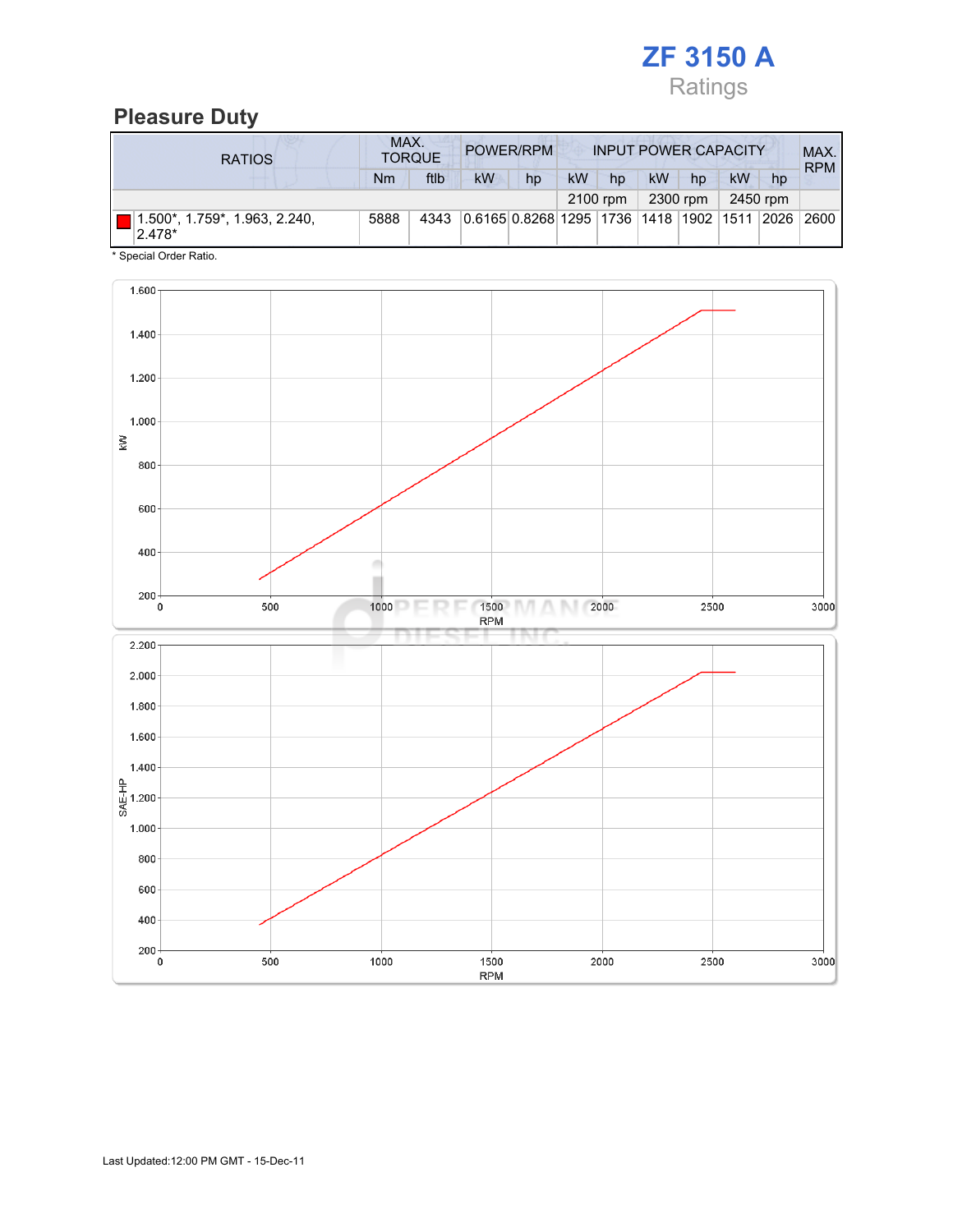

## Light Duty

| <b>RATIOS</b>                              | MAX.<br>POWER/RPM<br><b>TORQUE</b> |      |    |                                             | <b>INPUT POWER CAPACITY</b> |          |    |          |    |          | MAX.<br><b>RPM</b> |
|--------------------------------------------|------------------------------------|------|----|---------------------------------------------|-----------------------------|----------|----|----------|----|----------|--------------------|
|                                            | Nm                                 | ftlb | kW | hp                                          | <b>kW</b>                   | hp       | kW | hp       | kW | hp       |                    |
|                                            |                                    |      |    |                                             |                             | 2100 rpm |    | 2300 rpm |    | 2450 rpm |                    |
| 1.500*, 1.759*, 1.963, 2.240,<br>$ 2.478*$ | 5361                               | 3954 |    | 0.5614 0.7528 1179 1581 1291 1731 1375 1844 |                             |          |    |          |    |          | 2600               |
| * Special Order Ratio.                     |                                    |      |    |                                             |                             |          |    |          |    |          |                    |

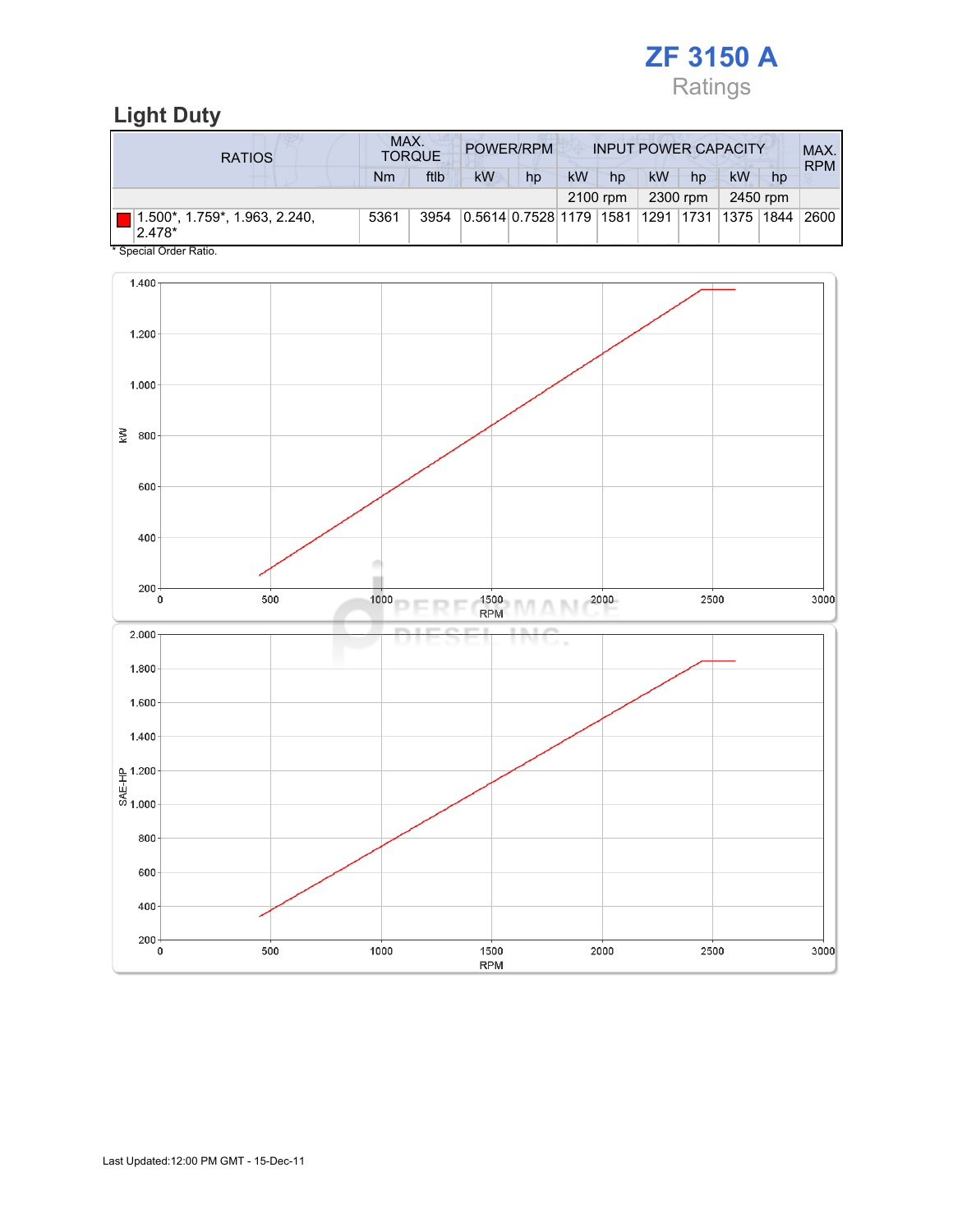# ZF 3150 A Ratings

## Medium Duty

| <b>RATIOS</b>                            | MAX. TORQUE POWER/RPM |      |                                                      |    | <b>INPUT POWER CAPACITY</b> |    |           |                                   |          |    | MAX.       |
|------------------------------------------|-----------------------|------|------------------------------------------------------|----|-----------------------------|----|-----------|-----------------------------------|----------|----|------------|
|                                          | Nm                    | ftlb | kW                                                   | hp | <b>kW</b>                   | hp | <b>kW</b> | hp                                | kW       | hp | <b>RPM</b> |
|                                          |                       |      |                                                      |    |                             |    |           | 1800 rpm $\vert$ 2100 rpm $\vert$ | 2250 rpm |    |            |
| ■ 1.500*, 1.759*, 1.963, 2.240, 2.478* │ | 4921                  |      | 3630 0.5153 0.6910 928 1244 1082 1451 1159 1555 2600 |    |                             |    |           |                                   |          |    |            |
| * Special Order Ratio.                   |                       |      |                                                      |    |                             |    |           |                                   |          |    |            |

 $1.200$  $1.100$  $1.000 \cdot$  $900$ 800  $\geq$  700 600 500  $400 \cdot$  $300 200 +$ 1000 500  $3000$  $\pmb{0}$ 1500 2000  $2500\,$ **RPM** 1.600 DIESEL **INC** 1.400  $1.200$  $rac{4}{\frac{1}{\frac{1}{\sqrt{2}}}}$  1.000 800 600  $400 \cdot$  $\begin{array}{c}\n200 \\
0\n\end{array}$ 500 1000 1500 2000 2500 3000 **RPM**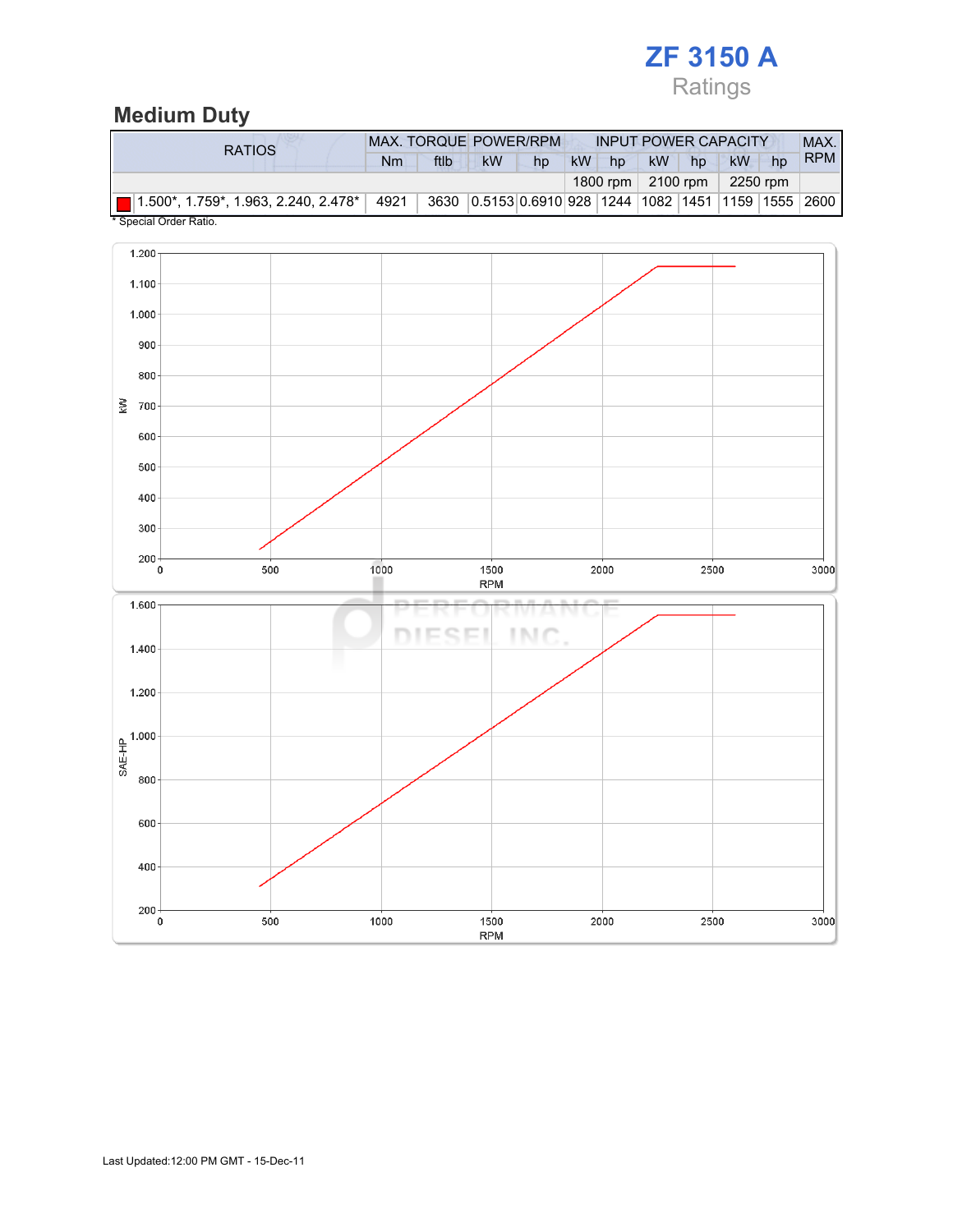# ZF 3150 A Ratings

# Continuous Duty

| <b>kW</b><br>ftlb<br><b>kW</b><br>kW<br>kW<br>Nm<br>hp<br>hp<br>hp<br>hp<br>1600 rpm   1800 rpm   2100 rpm | RATIOS                                      | <b>MAX. TORQUE POWER/RPM</b> |  |  |  |  | <b>INPUT POWER CAPACITY</b> |  |  |  |  | MAX.       |
|------------------------------------------------------------------------------------------------------------|---------------------------------------------|------------------------------|--|--|--|--|-----------------------------|--|--|--|--|------------|
|                                                                                                            |                                             |                              |  |  |  |  |                             |  |  |  |  | <b>RPM</b> |
|                                                                                                            |                                             |                              |  |  |  |  |                             |  |  |  |  |            |
| 3285 0.4664 0.6254 746 1001 839 1126 979 1313 2100                                                         | $\Box$ 1.500*, 1.759*, 1.963, 2.240, 2.478* | 4454                         |  |  |  |  |                             |  |  |  |  |            |

Special Order Ratio.

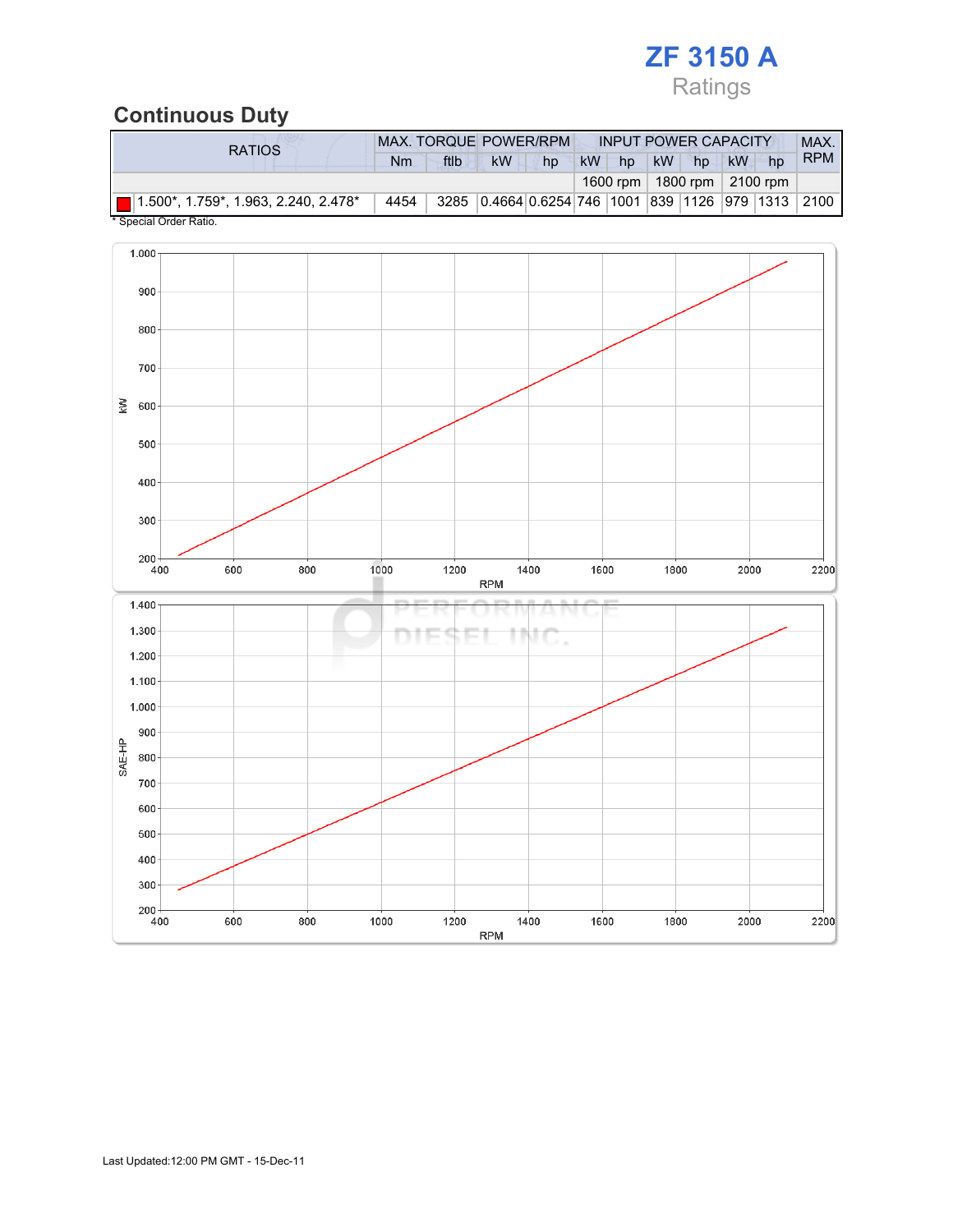# ZF 3150 A **Dimensions**



|                                              | mm (inches)               |                |    |    |                |  |  |                                                                                                    |  |                     |
|----------------------------------------------|---------------------------|----------------|----|----|----------------|--|--|----------------------------------------------------------------------------------------------------|--|---------------------|
| Angle                                        | A                         | B <sub>1</sub> | B2 | H1 | H <sub>2</sub> |  |  | L2                                                                                                 |  | <b>Bell</b><br>Hsg. |
| 10.0                                         |                           |                |    |    |                |  |  | 302 (11.9) 365 (14.4) 365 (14.4) 178 (7.00) 640 (25.2) 668 (26.3) 452 (17.8) 132 (5.19) 150 (5.90) |  |                     |
| Oil Capacity Litre (US qt)<br>Weight kg (lb) |                           |                |    |    |                |  |  |                                                                                                    |  |                     |
|                                              | 31.0(32.9)<br>470 (1,036) |                |    |    |                |  |  |                                                                                                    |  |                     |

# SAE Bell Housing Dimensions RFORMANCE

|              |    |    |  |                                                         |    | <b>Bolt Holes</b> |                 |  |  |
|--------------|----|----|--|---------------------------------------------------------|----|-------------------|-----------------|--|--|
| SAF No.      |    |    |  |                                                         |    |                   | <b>Diameter</b> |  |  |
|              | mm | mm |  | mm                                                      | in | No.               | mm              |  |  |
| <sup>n</sup> |    |    |  | 647.7 25.5 679.45 26.75 711.2 28.0 16 13.49 17/32       |    |                   |                 |  |  |
|              |    |    |  | 511.18 20.125 530.23 20.875 552.45 21.75 12 11.91 15/32 |    |                   |                 |  |  |

## Output Coupling Dimensions

|       |  |                |  |  |  |     |  | <b>Bolt Holes</b>                               |      |
|-------|--|----------------|--|--|--|-----|--|-------------------------------------------------|------|
|       |  |                |  |  |  | No. |  | Diameter (E)                                    |      |
| mm in |  | mm in mm in mm |  |  |  |     |  | mm                                              |      |
|       |  |                |  |  |  |     |  | $ 225 8.86 190 7.48 145 5.71 25.0 0.98 12 22.2$ | 0.87 |